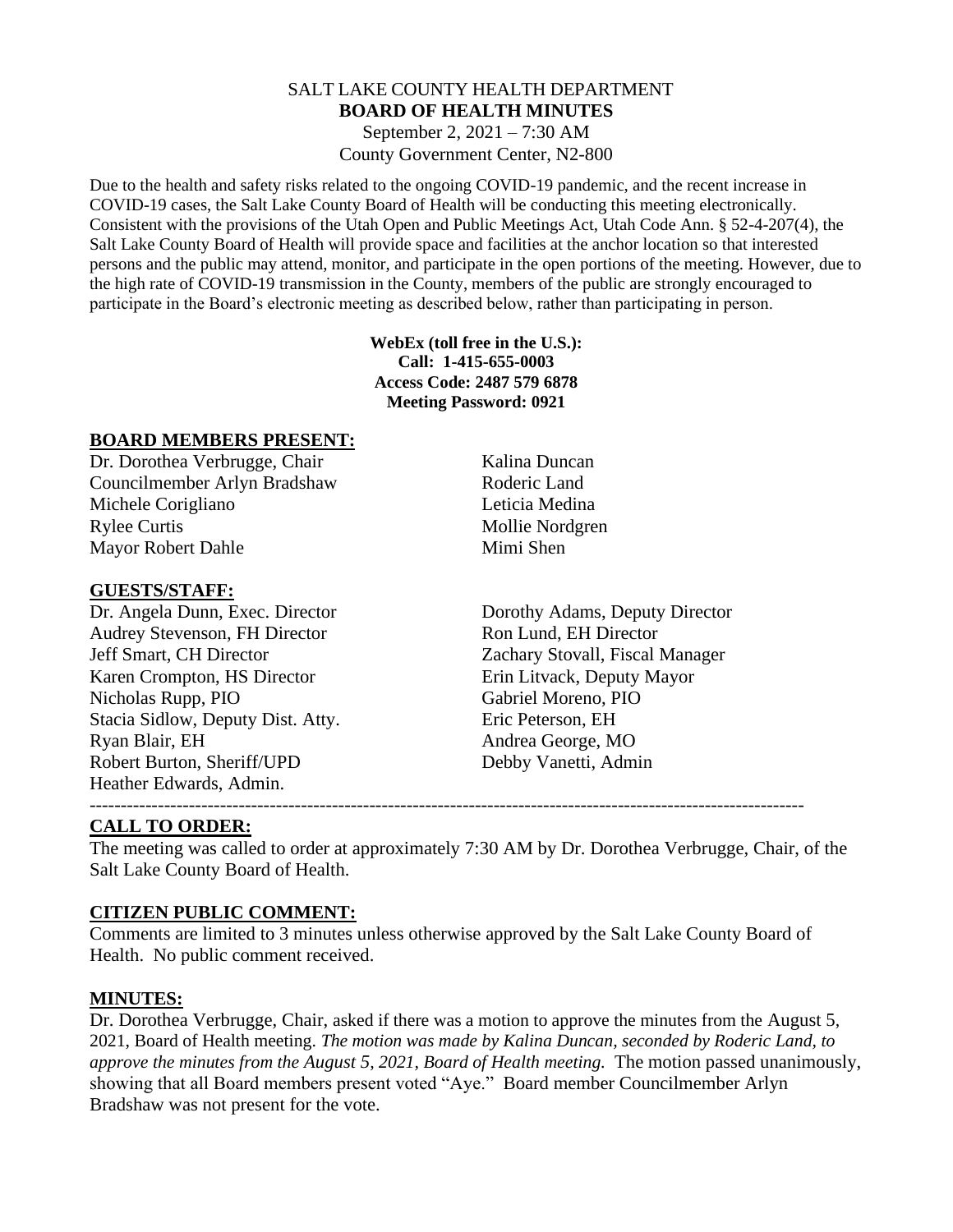Board of Health Minutes September 2, 2021 Page 2

Dr. Dorothea Verbrugge, Chair, asked if there was a motion to approve the minutes from the August 9, 2021, Board of Health meeting. *The motion was made by Kalina Duncan, seconded by Mayor Robert Dahle, to approve the minutes from the August 9, 2021, Board of Health meeting.* The motion passed unanimously, showing that all Board members present voted "Aye." Board member Councilmember Arlyn Bradshaw was not present for the vote.

# **CHAIR'S REPORT:**

## *Board Member Vacancies*

Dr. Verbrugge informed Board members that currently there are five vacancies on the Board and the department is working with Mayor Wilson's Office on five nominees to fill the vacant positions; the nominations will be forwarded to the County Council for approval and the new members should be joining the Board at the next meeting. She informed Board members that as outlined in the bylaws members will serve until their replacement has been appointed, this will avoid putting the Board into a situation were a quorum is unavailable.

## **DIRECTOR***'***S REPORT:**

### *Draft Health Department Organization Chart*

Dr. Angela Dunn presented a draft department organization chart and discussed the transition plans for moving forward with the new structure. Dr. Dunn stated that she is holding a series of town hall meetings with employees to receive feedback on the proposed changes and work is underway to begin hiring some of the key positions by October and continue integration of clinical services in November.

For more detailed information, please see a hardcopy of the draft organization chart included in the Board of Health meeting file folder

## **2022 BUDGET PROPOSAL:**

Zachary Stovall, Fiscal Manager, presented information on the 2022 proposed budget through a PowerPoint presentation. Slides included:

- June and Post June Adjustments
- 2022 New Requests Summary
- 2022 New Requests Detail
- 2022 New Requests Detail Cont.
- 2022 Budget Summary
- 5% Stress Test
- ARPA Requests

Dr. Verbrugge asked for a motion to approve the budget proposal and forward to the Mayor's Office for consideration. *A motion was made by Rylee Curtis, seconded by Michele Corigliano, to approve the 2022 budget proposal and forward to the Mayor's Office for consideration.* The motion passed unanimously, showing that all Board members present voted "Aye."

For more detailed information, please see a hardcopy of the handouts and presentation included in the Board of Health meeting file folder.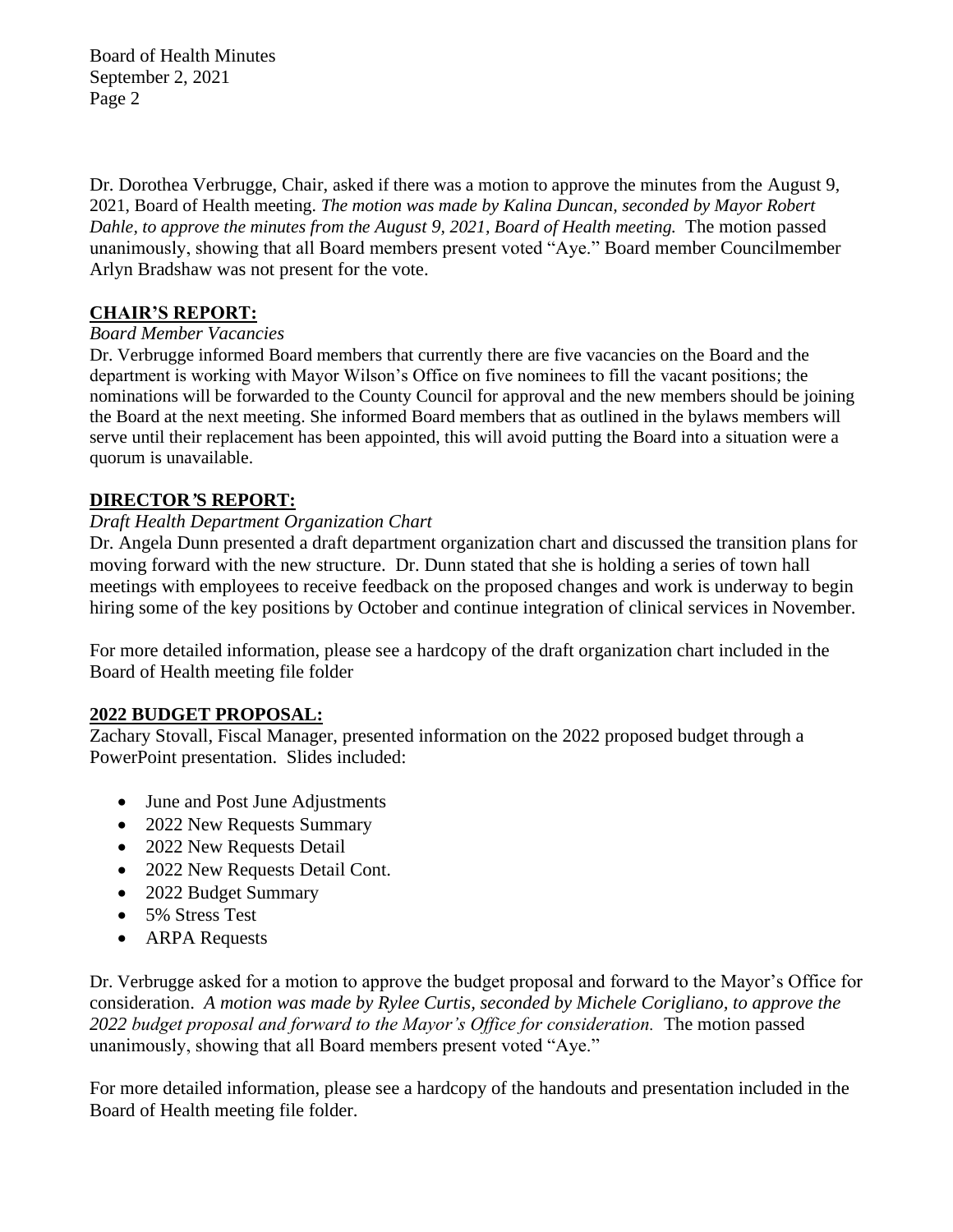Board of Health Minutes September 2, 2021 Page 3

## **NOMINATIONS TO THE WATER SOURCE PROTECTION ORDINANCE COMMITTEE:**

Ron Lund, Environmental Health Director, asked the Board to approve the appointment of the Water Source Protection Technical Advisory Committee, as required by County Ordinance, and to nominate a Board member representative for the committee. The ordinance protects groundwater sources of public drinking water and creates drinking water source protection zones. Ron informed the Board that the purpose of the committee is to hear appeals filed by an applicant and to make recommendations to the Board of Health. The committee shall consist of a member from the planning and development services division, a member from the environmental health division, a member from a public water system, a member from the division of drinking water, a member from a municipality with extraterritorial jurisdiction, and a Board member representative. He presented the following candidates for nomination:

- Deidre Beck, Utah Division of Drinking Water
- Jim Nakamura, Planning and Development Services
- Ryan Blair, Environmental Health Division
- Luke Sieverts, Herriman Public Water System
- Teresa Gray, Salt Lake City Municipality with Extraterritorial Jurisdiction

*The motion was made by Kalina Duncan, seconded by Councilmember Arlyn Bradshaw, to approve the nominations of Diedre Beck, Jim Nakamura, Ryan Blair, Luke Sieverts, and Teresa Gray.* The motion passed unanimously, showing that all Board members present voted "Aye."

Mimi Shen stated that she would like to volunteer to be the Board representative. T*he motion was made by Mayor Robert Dahle, seconded by Michele Corigliano, to appoint Mimi Shen as the Board representative on the committee.* The motion passed unanimously, showing that all Board members present voted "Aye."

For more detailed information, please see the hardcopy of the information included in the Board of Health meeting file folder.

# **ENVIRONMENTAL HEALTH DIVISION UPDATE:**

Ron Lund, Environmental Health Director, informed the Board that during the month of July and August the Environmental Health staff worked to visit 140 permitted establishments with overdue accounts to verify if these businesses were still operating and to discuss the need to bring their permit current. The staff were able to verify that 80% of the businesses were actually closed and the remaining establishments were able to renew their permit. Ron also informed the Board that Environmental Health was made aware that one of the public water systems in the county was proposing to remove fluoridation from the public drinking water and he worked with Dr. Dunn to send a letter to the water system that provided information regarding the importance of water fluoridation. As a result of the information the water system will be holding off on a vote.

## **COVID-19 UPDATE:**

Andrea George, Epidemiologist, reviewed data with a Power Point presentation. Slides included:

- Salt Lake County Confirmed COVID-19 Cases
- Number of Cases by Age Group Last 14 Days